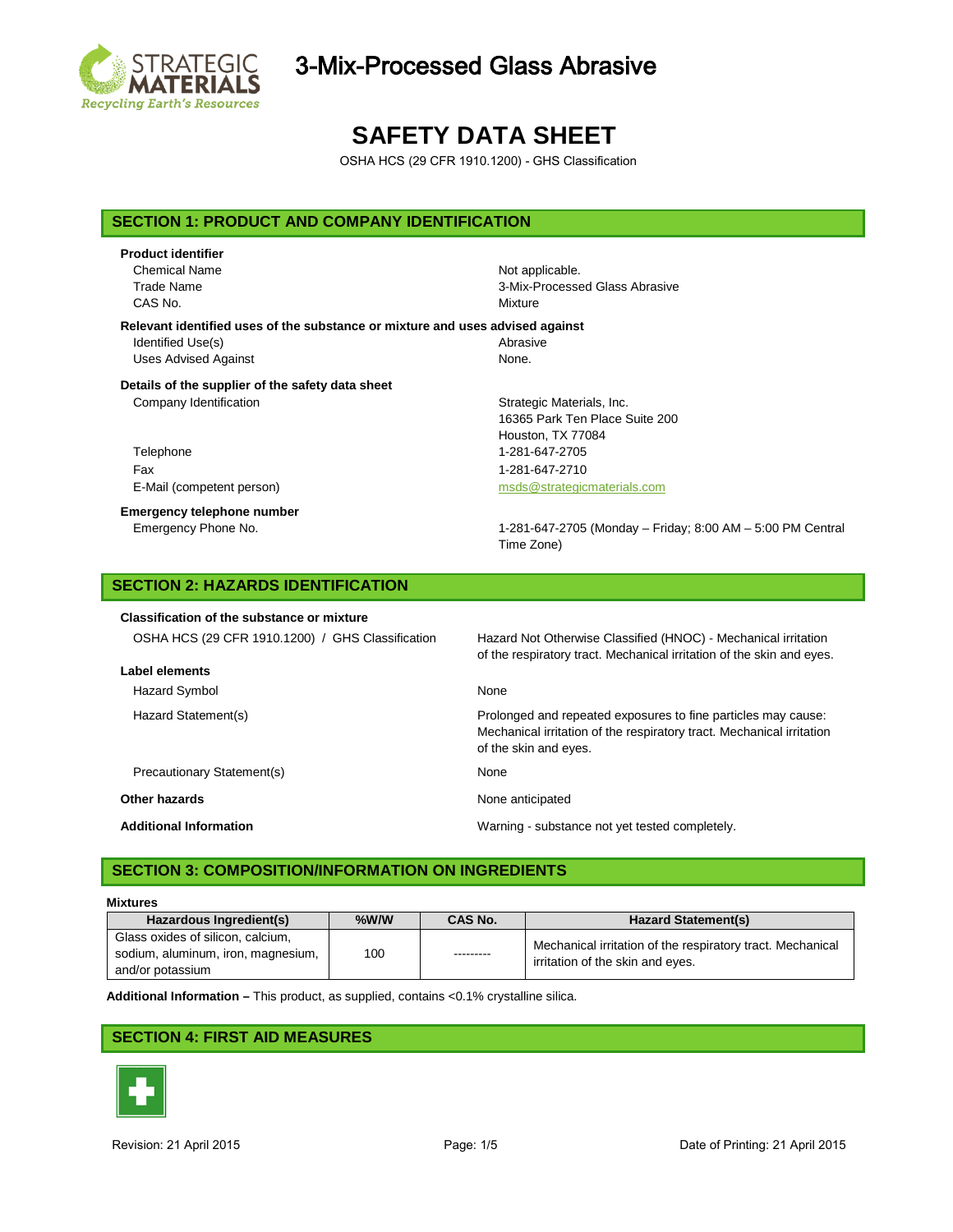

# EGIC 3-Mix-Processed Glass Abrasive

| Description of first aid measures                                             |                                                                                                 |
|-------------------------------------------------------------------------------|-------------------------------------------------------------------------------------------------|
| Inhalation                                                                    | Unlikely to be required but if necessary treat symptomatically.                                 |
| <b>Skin Contact</b>                                                           | Unlikely to be required but if necessary treat symptomatically.                                 |
| Eye Contact                                                                   | If substance has gotten into the eyes, wash out with water. Get immediate<br>medical attention. |
| Ingestion                                                                     | Unlikely to be required but if necessary treat symptomatically.                                 |
| Most important symptoms and effects, both<br>acute and delayed                | None                                                                                            |
| Indication of any immediate medical attention<br>and special treatment needed | None                                                                                            |

|  | <b>SECTION 5: FIRE-FIGHTING MEASURES</b> |
|--|------------------------------------------|
|--|------------------------------------------|

#### **Extinguishing Media**

-Unsuitable Extinguishing Media None anticipated.

**Special hazards arising from the substance or mixture Mone Advice for fire-fighters** 

-Suitable Extinguishing Media Non-combustible. As appropriate for surrounding fire.

As appropriate for surrounding fire.

| <b>SECTION 6: ACCIDENTAL RELEASE MEASURES</b>                          |                                                   |  |  |
|------------------------------------------------------------------------|---------------------------------------------------|--|--|
| Personal precautions, protective equipment and emergency<br>procedures | Not normally required.                            |  |  |
| <b>Environmental precautions</b>                                       | Not normally required.                            |  |  |
| Methods and material for containment and cleaning up                   | Transfer to a container for disposal or recovery. |  |  |
| Reference to other sections                                            | None                                              |  |  |
| <b>Additional Information</b>                                          | None                                              |  |  |
| <b>SECTION 7: HANDLING AND STORAGE</b>                                 |                                                   |  |  |

| Precautions for safe handling                                | Comply with occupational limit values for dust. Gound /<br>bond equipment to prevent build-up of static electricity. |  |
|--------------------------------------------------------------|----------------------------------------------------------------------------------------------------------------------|--|
| Conditions for safe storage, including any incompatibilities |                                                                                                                      |  |
| -Storage temperature                                         | Store at room temperature.                                                                                           |  |
| -Incompatible materials                                      | None                                                                                                                 |  |

**Specific end use(s)** Abrasive

## **SECTION 8: EXPOSURE CONTROLS/PERSONAL PROTECTION**

#### **Control parameters**

#### **Occupational Exposure Limits**

|                           |                | LTEL $(8 \text{ hr} \text{ TWA} \text{ mg/m}^3)$ |                    | $STEL$ (mg/m <sup>3</sup> ) |                    |           |
|---------------------------|----------------|--------------------------------------------------|--------------------|-----------------------------|--------------------|-----------|
| <b>SUBSTANCE.</b>         | <b>CAS No.</b> | <b>OSHA PEL</b>                                  | <b>TLV (ACGIH)</b> | <b>OSHA PEL</b>             | <b>TLV (ACGIH)</b> | Note:     |
| <b>Particulate Matter</b> | -----          | $15^{\circ}$ / $10^*$                            | $10^{M}/3*$        | -----                       | -----              | See below |
| Calcium Oxide             | 1305-78-8      | $5^{\wedge}$                                     | つへ                 |                             |                    | See below |
| Aluminum Oxide            | 1344-28-1      | $15^{\wedge}/5^*$                                | <b>4 *</b>         |                             |                    | See below |
| Iron Oxide                | 1309-37-1      | $10^{**}$                                        | 5*                 |                             |                    | See below |
| Magnesium Oxide           | 1309-48-4      | $15***$                                          | 10 <sup>AA</sup>   |                             |                    | See below |

 **-** LTEL: Long Term Exposure Limit**; -** STEL: Short Term Exposure Limit**; -** ^Total Dust / \*Respirable Dust / ^^Inhalable Dust / \*\*Fume;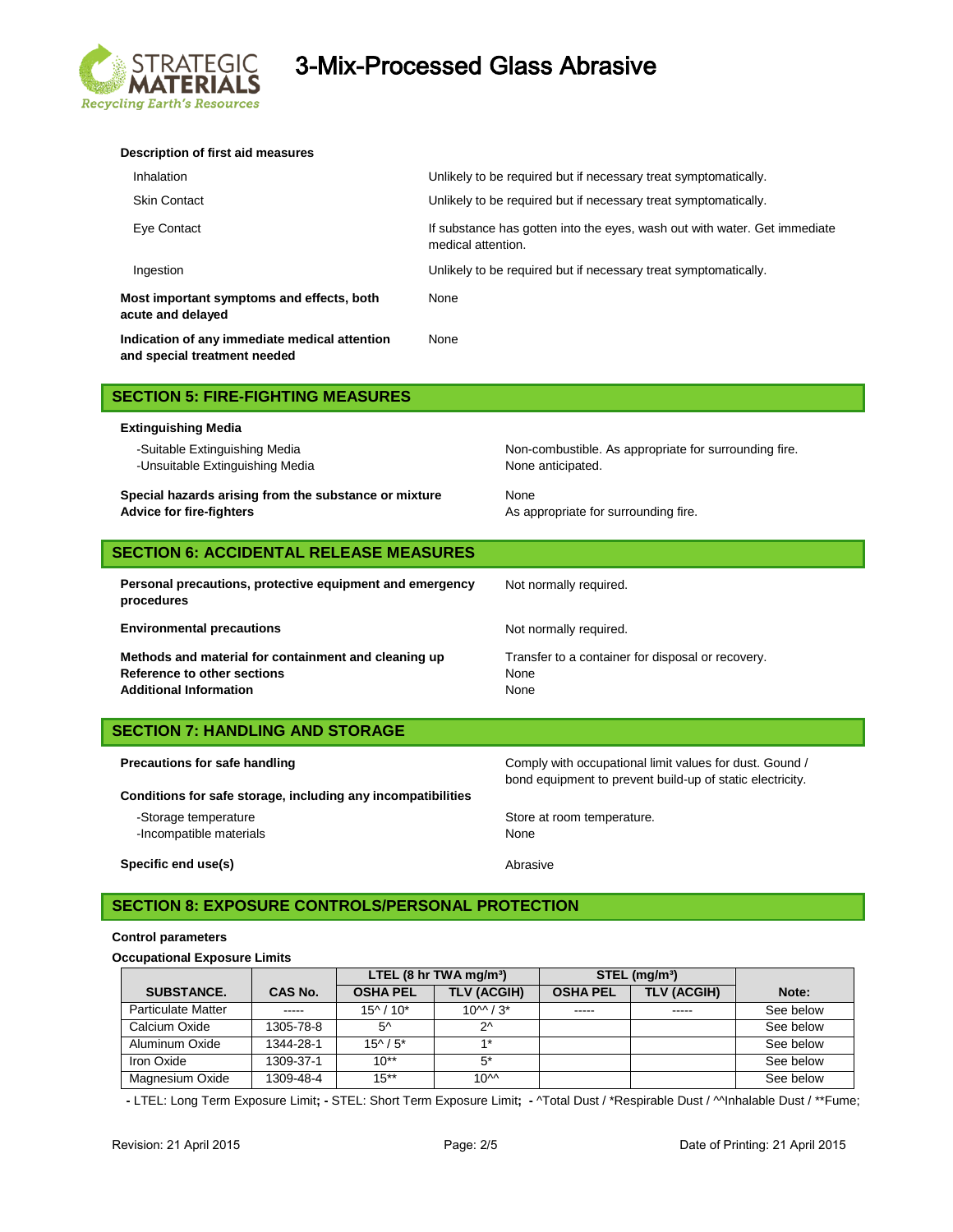

# 3-Mix-Processed Glass Abrasive

Cal. OSHA 10 mg/m3.

Recommended monitoring method<br>
NIOSH 0500 / 0600

**Exposure controls**

**Appropriate engineering controls** The following to be used as necessary: Hand tool with integrated exhaust, glove box, local exhaust ventilation, control of release of inhalable and / or respirable particulates / aerosols. For abrasive blasting, refer to OSHA 29 CFR 1910.94(a).

#### **Personal protection equipment For abrasive blasting, refer to OSHA 29 CFR 1910.94(a).**

Eye/face protection The following to be used as necessary: Complete eye and face protection. Safety spectacles/goggles/full face shield.





**Environmental Exposure Controls Not normally required.** Not normally required.

Skin protection (Hand protection/ Other) The following to be used as necessary: Wear suitable protective clothing and gloves.

Respiratory protection The following to be used as necessary: Supplied-air respirator, airpurifying respirator with N/P-95 cartridge, or filtering-facepiece respirator depending on exposure levels in relation to the above occupational exposure limits.

Thermal hazards **Not report to the COV** Not normally required.

### **SECTION 9: PHYSICAL AND CHEMICAL PROPERTIES**

**Information on basic physical and chemical properties**

| Appearance                               | Solid           |
|------------------------------------------|-----------------|
| Color.                                   | Clear / Colorle |
| Odor                                     | None            |
| Odor Threshold (ppm)                     | Not applicable  |
| pH (Value)                               | Not applicable  |
| Softening Point (°C)                     | 728 - 732       |
| Melting Point (°C) / Freezing Point (°C) | Not applicable  |
| Boiling point/boiling range (°C):        | Not applicable  |
| Flash Point (°C)                         | Not applicable  |
| <b>Evaporation Rate</b>                  | Not applicable  |
| Flammability (solid, gas)                | Non-flammable   |
| <b>Explosive Limit Ranges</b>            | Not applicable  |
| Vapour pressure (Pascal)                 | Not applicable  |
| Vapour Density (Air=1)                   | Not applicable  |
| Density (g/ml)                           | Varies $(-)$    |
| <b>Specific Gravity</b>                  | Not applicable  |
| Solubility (Water)                       | Insoluble       |
| Solubility (Other)                       | Not available   |
| Partition Coefficient (n-Octanol/water)  | Not applicable  |
| Auto Ignition Point (°C)                 | Not available   |
| Decomposition Temperature (°C)           | Not available   |
| Kinematic Viscosity (mPa·s) @ 22°C       | Not applicable  |
| <b>Explosive properties</b>              | Not explosive.  |
|                                          |                 |

Clear / Colorless, Amber, and / or Green Not applicable Not applicable 728 - 732 Not applicable Not applicable Not applicable Not applicable Non-flammable Not applicable Not applicable Not applicable Varies ( - ) Not applicable Insoluble Not available Not applicable Not available Not available Not applicable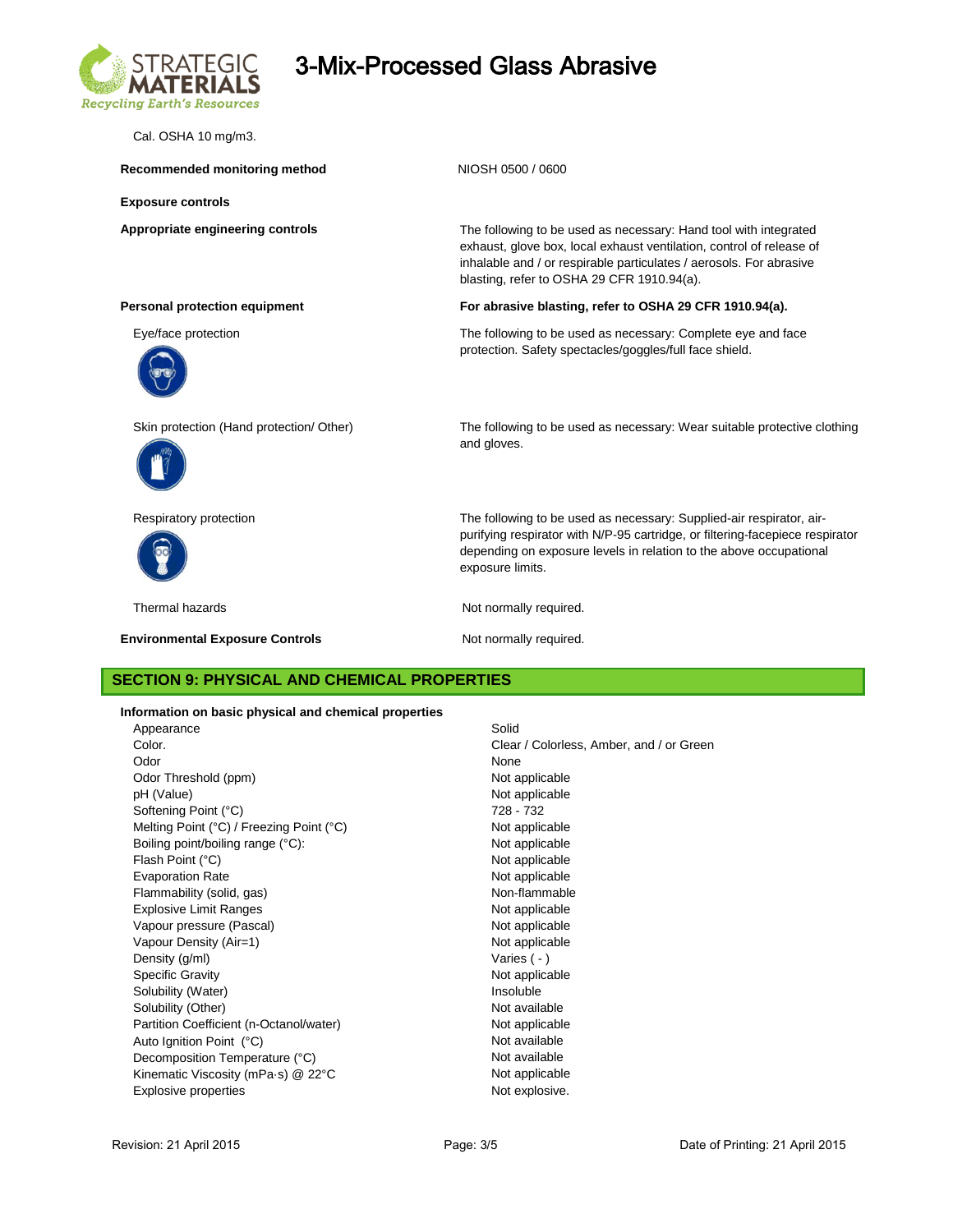

# 3-Mix-Processed Glass Abrasive

Oxidizing properties Not oxidizing.

**Other information Not available** 

**SECTION 10: STABILITY AND REACTIVITY**

**Reactivity Reactivity Stable under normal conditions. Chemical stability** Stable. **Possibility of hazardous reactions None anticipated.**<br> **Conditions to avoid Conditions None known Conditions to avoid Incompatible materials** None Hazardous decomposition product(s) Mone known

**SECTION 11: TOXICOLOGICAL INFORMATION**

**Exposure routes:** Skin Contact**,** Eye Contact**,** Inhalation

| Information on toxicological effects |                                             |  |  |
|--------------------------------------|---------------------------------------------|--|--|
| Acute toxicity                       | Will not occur.                             |  |  |
| Irritant                             | Mechanical irritation of the skin and eyes. |  |  |
| Sensitization                        | It is not a skin sensitizer.                |  |  |
| Repeated dose toxicity               | Will not occur.                             |  |  |
| Mutagenicity                         | Will not occur.                             |  |  |

Carcinogenicity **Not known or reasonably anticipated to cause cancer in humans** Carcinogenicity

| <b>JTD</b> | <b>ADC</b><br>IANU | $C$ $C$ $U$<br>חוטשה | <b>SOLLA</b>  |
|------------|--------------------|----------------------|---------------|
| Not Listed | Not<br>Listed      | <b>Not Listed</b>    | Not<br>Listed |
|            |                    |                      |               |

Other information Warning - substance not yet tested completely. Prolonged and repeated exposures to fine particles may cause: Mechanical irritation of the respiratory tract. Mechanical irritation of the skin and eyes. In addition, inflammation and cell damage in the nose and larynx of laboratory animals has been reported.

## **SECTION 12: ECOLOGICAL INFORMATION**

**Substances in preparations / mixtures:**

Acute toxicity **Acute toxicity** Acute toxicity **Will not occur.** Long Term Toxicity **Will not occur.** 

**Other adverse effects** None known.

**Persistence and degradability** This product is predicted not to degrade in soil and water. **Bioaccumulative potential** The product has no potential for bioaccumulation. **Mobility in soil Mobility in soil.** The product is predicted to have low mobility in soil. **Results of PBT and vPvB assessment** Not classified as PBT or vPvB.

### **SECTION 13: DISPOSAL CONSIDERATIONS**

Waste treatment methods **Disposal should be in accordance with local**, state or national legislation. Consult an accredited waste disposal contractor or the local authority for advice. Used abrasive blasting grit must be characterized before disposal.

Additional Information **None known.** None known.

## **SECTION 14: TRANSPORT INFORMATION**

| <u>Category</u>                          | <b>Land transport</b> | Sea transport                              | Air transport |
|------------------------------------------|-----------------------|--------------------------------------------|---------------|
|                                          | $(U.S.$ DOT)          | (IMDG)                                     | (ICAO/IATA)   |
| UN number<br><b>Proper Shipping Name</b> |                       | Not classified as dangerous for transport. |               |